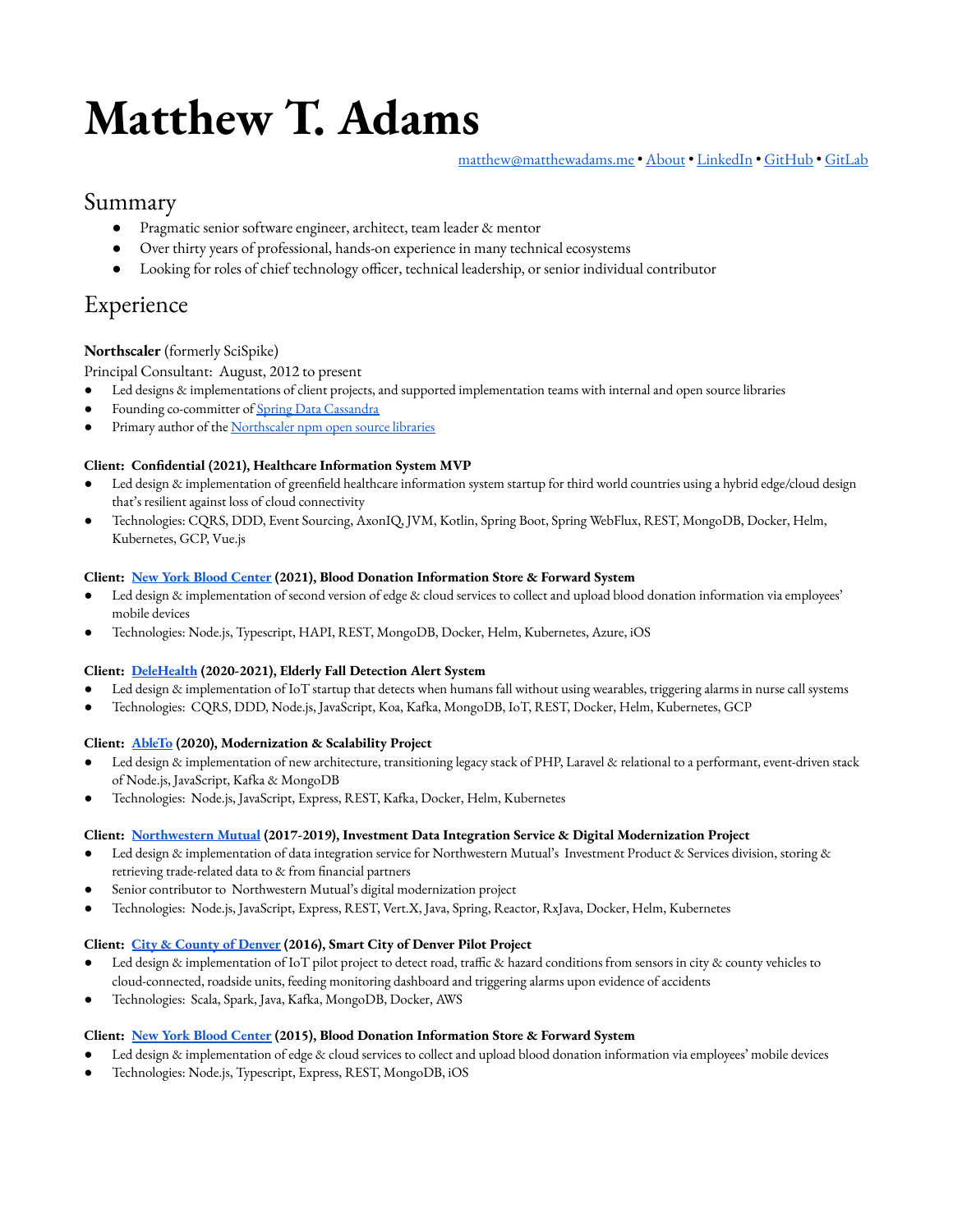#### **Client: Condential (2012-2013), Intelligent Employment Matching Startup**

- Led design & implementation of next generation, intelligent employer/employee matching recruitment service
- Technologies: Java, Spring, MongoDB

#### **Matthew Adams Consulting**

Principal Consultant: January, 2009 to August, 2012

#### **Client: [Electronic](https://www.ea.com/) Arts, Austin, TX (August, 2011 to August, 2012)**

- Provided Java development services for next-generation and existing highly-scaled gaming platform, including database sharding, migration from Hibernate to vendor-neutral JPA, and work on various other stories
- Technologies: Java, Spring, OSGi, Equinox, Virgo, JPA/Hibernate, JDBC, JMS, JUnit, TestNG, Maven, EasyMock

#### **Client: Financial Dynamics, Denver, CO (June, 2010 to July, 2011)**

- Provided development services in Java & C# for new features and enhancements to trading information systems
- Technologies: Java, Spring, Spring Batch, Maven, JUnit, C#, .NET, SQL Server, Visual Studio, NUnit, Microsoft Test

#### **Client: Pierce County Information [Technologies](https://www.piercecountywa.gov/111/Information-Technology), Tacoma, WA (January to June, 2010)**

- Provided Java development services for new features and enhancements to legal information systems
- Technologies: Spring, Java, AspectJ, Servlets, JPA/OpenJPA, JDBC, JSP, Jetty, JUnit, Maven, AJAX, Ext JS

#### **Client: Statera, Bellevue, WA (November, 2009 to January, 2010)**

- Provided Java development services to confidential Statera client integrating Amazon's Mechanical Turk platform.
- Technologies: Java, Servlets, JSP, Hibernate, Spring

#### **Client: Pierce County [Information](https://www.piercecountywa.gov/111/Information-Technology) Technology, Tacoma, WA (March, 2009 to November, 2010)**

- Awarded contract to build AJAX-based, RIA paperless court order system
- Gathered requirements for, designed and built foundation for rewrite of county legal information system
- Technologies: Java, JEE, Spring, Jetty, OpenJPA, JUnit, Maven, Ant, AspectJ, AJAX, Ext JS, Sybase, BIRT, XML

#### **Client: Avue Technologies, Tacoma, WA (February to March, 2009)**

- Provided design & implementation guidance on database and web controller refactoring
- Diagnosed and resolved production memory issues
- Technologies: Java, JEE, EJB, Servlets, JSP, Hibernate, Spring

#### **Client: Nilistics, Seattle, WA (February, 2009)**

- Provided design recommendations and developed inversion of control build framework product
- Technologies: Ant, Java

#### **[SpringSource](https://tanzu.vmware.com/tanzu) (now VMWare Tanzu)**

Senior Consultant: August, 2007 to January, 2009

Technologies: Spring Framework, Spring MVC, Spring WebFlow, Java, JEE, Servlets, Hibernate, JPA, JDO, JDBC, JSP, JMS, JMX, JTA, Tomcat, JUnit, Ant, Maven, OSGi

- Conducted public and private classes nationwide on the Spring Framework, Spring MVC, Spring WebFlow, Hibernate and more
- Created training courseware for several SpringSource training courses, including student labs and slides
- Provided technical marketing collateral for the SpringSource marketing department, including technical articles & slides, screencasts, datasheets, demos and FAQs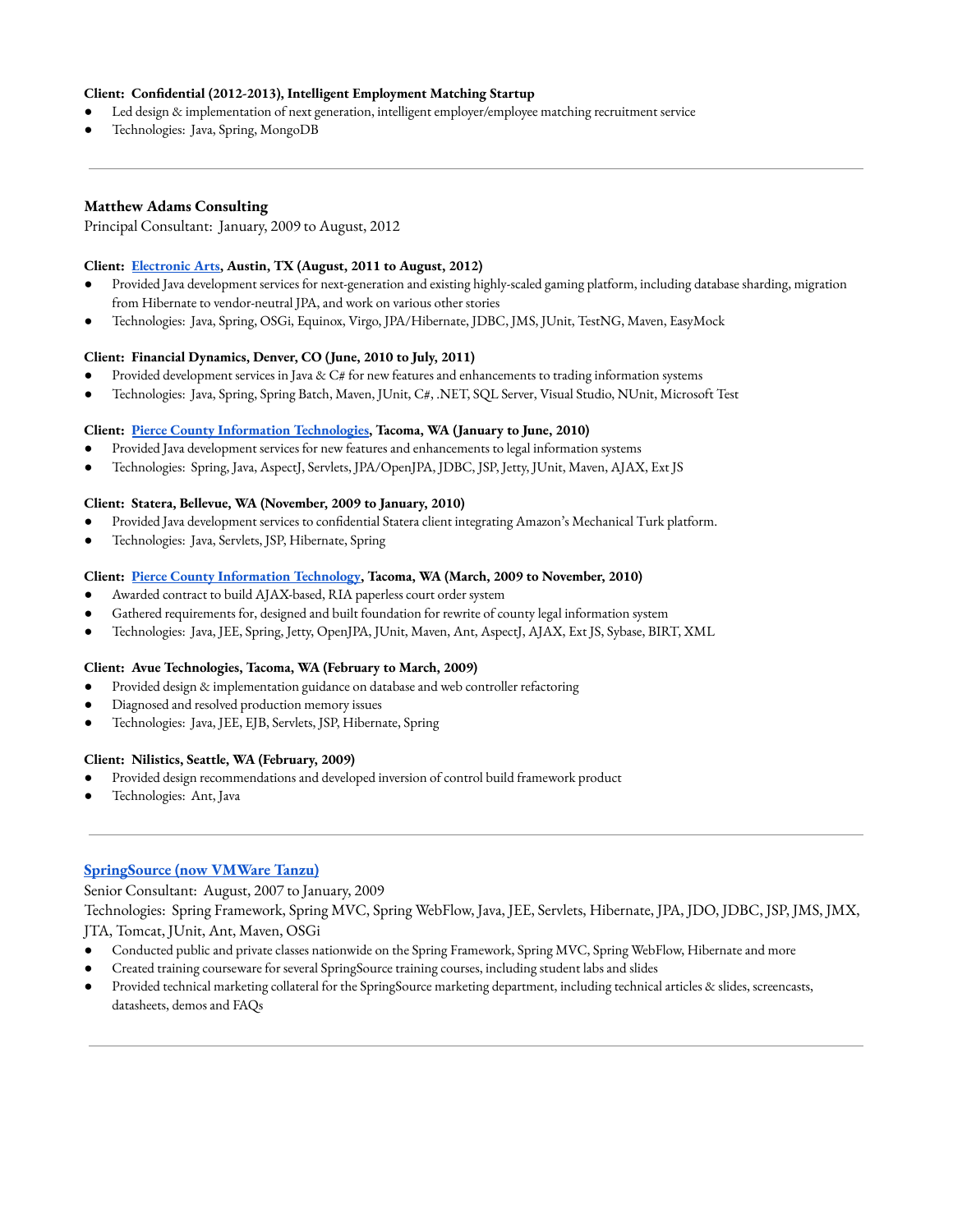#### **Matthew Adams Consulting**

Independent Consultant: May, 2007 to August, 2007

#### **Client: F5 [Networks,](https://www.f5.com/) Seattle, WA (July to August, 2007)**

- Collaborated on F5 knowledge base application
- Integrated Spring MVC with Communiqué
- Technologies: Java, JEE, Spring, Communiqué, Servlets, JSP, Tomcat

#### **Client: thePlatform (now [Comcast Technology](https://www.comcasttechnologysolutions.com/) Solutions), Seattle, WA (June to July, 2007)**

- Collaborated on digital media asset delivery project
- Technologies: Java, JEE, Spring, Ant, Maven, JUnit, Tomcat

#### **Client: Muse, Seattle WA (May, 2007)**

- Consulted on architectural best practices on the use of transparent persistence with JDO and JPA
- Technologies: Java, JEE, JDO, JPA, JUnit

#### **Xcalia (now [Progress\)](https://www.progress.com/)**

Senior Consultant & Product Marketing Manager: July, 2006 to May, 2007 Consultant: August, 2004 to July, 2006

Technologies: Java, J2EE/JEE, Servlets, JSP, Spring, JDO, JPA, Tomcat, EJB, JUnit, Ant, Maven

- Created new corporate web site using Spring MVC, JSP and JDO on Tomcat
- Served in capacity of consultant, sales engineer, and product marketing manager
- Promoted Xcalia's products through technical demonstrations, presentations at technical conferences, and presence in numerous online technical forums
- Participated in strategic business partnership identification and evaluation
- Collaborated on marketing of product line, its features, and direction

#### **The Cobalt Group (now CDK [Global\)](https://www.cdkglobal.com/automotive)**

Enterprise Architect: March, 2004 to August, 2004

Technologies: Java, J2EE, WebLogic, Servlets, JSP, EJB, JDO, JUnit, Ant

- Performed detailed domain-driven analysis of Cobalt's vertical market
- Worked with architecture team to establish software architecture, development, and process standards
- Oversaw the redesign effort of the automobile inventory service, a Cobalt core enterprise service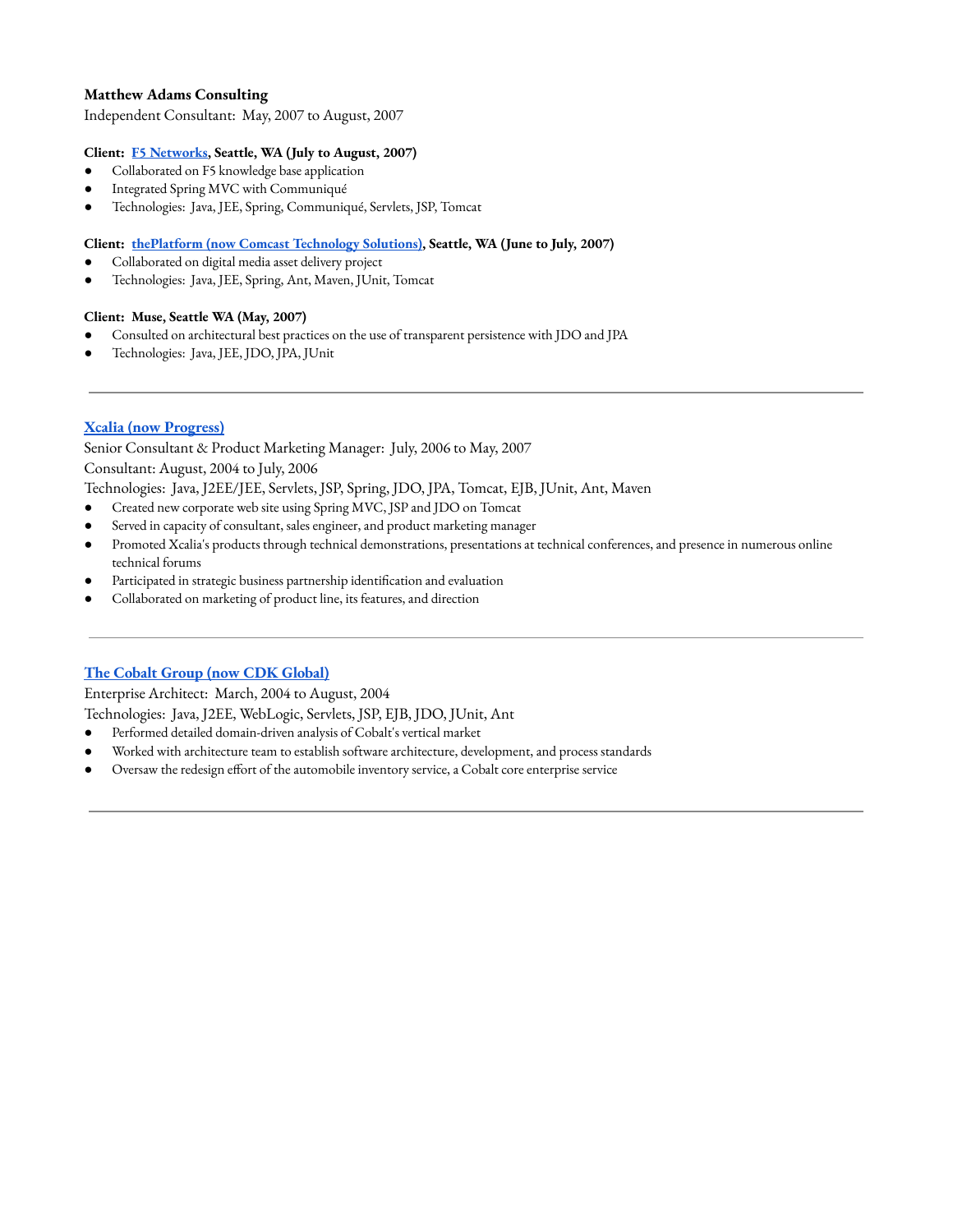#### **[Travelport](https://www.orbitz.com/) Corporate Solutions (now Orbitz)**

Senior Software Engineer/Architect: July, 2000 to March, 2004 Technologies: .NET, C#, ASP.NET, IIS, SQL Server, NUnit, XML, XSL, Java, J2EE, Tomcat, JBoss, EJB, JDO, JESS/Rules Engine, JUnit, JMS, Ant, UML

- Designed and implemented a new corporate travel policy enforcement service
- Refactored home-grown transparent persistence framework
- Integrated Travelport's legacy, XML-based logging system with log4net
- Analyzed, designed, and prototyped persistent domain object model for Travelport client organization, corporate travel policy, and fine-grained application-level security
- Designed and prototyped new enterprise system for corporate travel services, with a custom JMS-based workflow engine
- Created comprehensive Ant-based build for new architecture, including JUnit-based testing
- Developed Java Cryptography Architecture (JCA) component to enable secure single sign-on (SSO) between Travelport's legacy components and custom client systems
- Supported portal development team with refactoring of custom content management server

#### **Red Sky Interactive (now [Designory\)](https://www.designory.com/)**

Senior Java Developer: March, 2000 to June, 2000 Technologies: Java, J2EE, EJB, WebLogic, UML

Led the design of marine e-commerce website for Red Sky client

#### **First Horizon [Merchant](https://www.elavon.com/) Services (now Elavon)**

Windows/Internet Software Engineer: October, 1996 to February, 2000

Technologies: Java, J++, COM, MTS, ASP, MIDL, Win32, C, C++, MFC, SQL Server, Poet FastObjects

- Created web-based merchant credit card transaction search engine
- Instituted company-wide development standards on the full software development life cycle
- Performed design & code reviews for all projects to ensure adherence to standards
- Designed and developed credit card transaction dispute management persistent domain object model and intranet web-based application in Java/J++ and ASP using an ODMG-compliant ODBMS and SQL Server
- Designed and implemented web presentation tier framework for both intranet and Internet web sites, encompassing look-and-feel, site navigation, and integrated security
- Ported MFC-based C++ credit card processing application from 16 to 32-bit
- Designed and implemented plug-in framework for above application in order to import and export credit card transaction data in arbitrary formats

#### **J.D. [Edwards](https://www.oracle.com/applications/jd-edwards-enterpriseone/) (now Oracle)**

Programmer/Analyst: February, 1995 to October, 1996 Consultant, February, 1995 to July, 1995 Technologies: C, C++, MFC, Java

- Led the OneWorld installation software team
- Refactored existing C code base to leverage object orientation using Visual C++ and MFC
- Researched integration of OneWorld product with emerging Java technologies
- Served on Internet deployment team for www.jdedwards.com